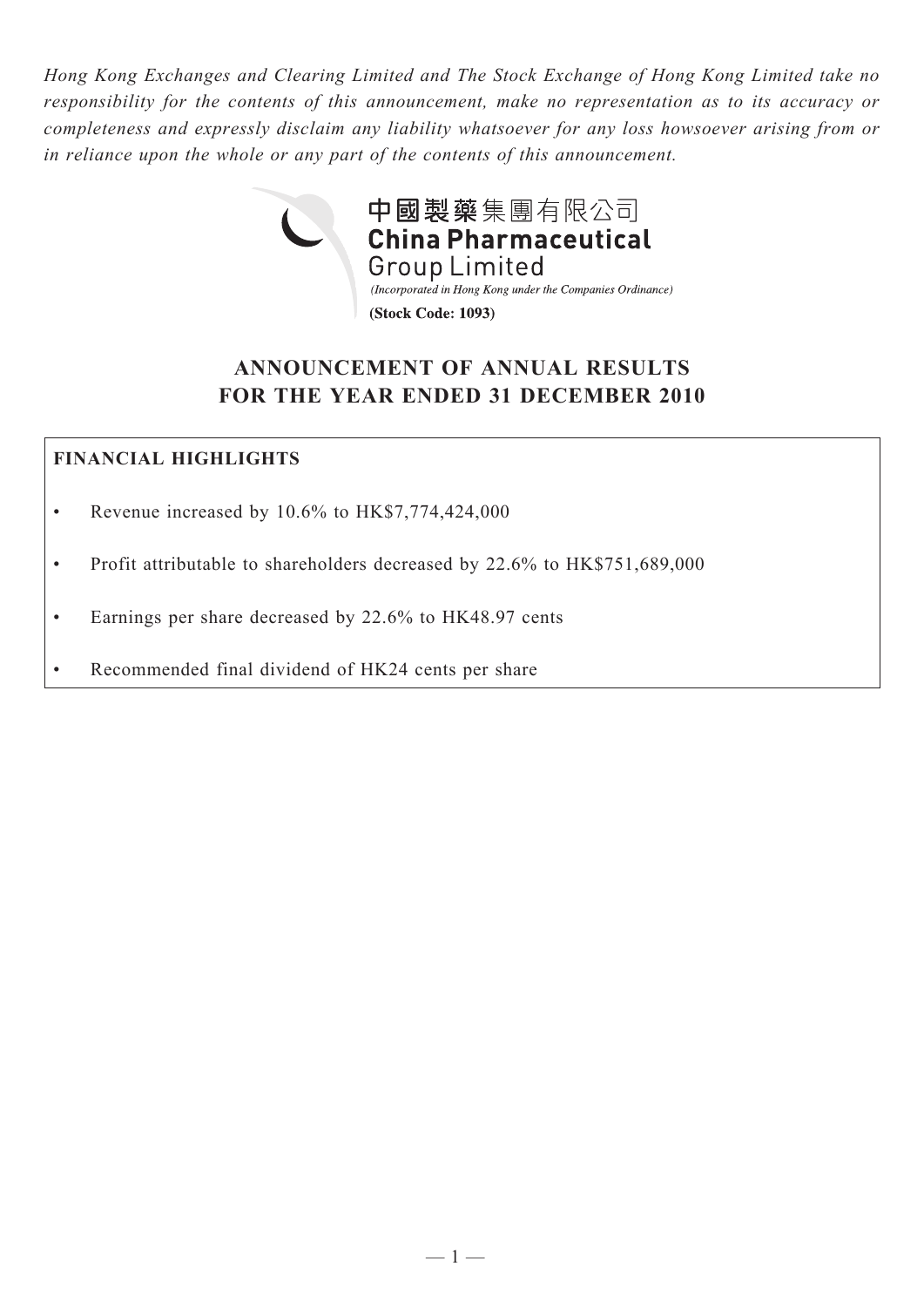### **RESULTS**

The Board of Directors of China Pharmaceutical Group Limited (the "Company") is pleased to announce the audited consolidated results of the Company and its subsidiaries (the "Group") for the year ended 31 December 2010 as follows:

# **CONSOLIDATED INCOME STATEMENT**

*For the year ended 31 December 2010*

|                                                 |                | 2010            | 2009          |
|-------------------------------------------------|----------------|-----------------|---------------|
|                                                 | <b>Notes</b>   | <b>HK\$'000</b> | HK\$'000      |
| Revenue                                         | $\overline{2}$ | 7,774,424       | 7,031,601     |
| Cost of sales                                   |                | (5,500,837)     | (4, 764, 308) |
| Gross profit                                    |                | 2,273,587       | 2,267,293     |
| Other income                                    |                | 71,121          | 49,482        |
| Selling and distribution expenses               |                | (520, 826)      | (587, 842)    |
| Administrative expenses                         |                | (626, 163)      | (461, 522)    |
| Other expenses                                  |                | (177, 889)      | (96, 848)     |
| Operating profit                                |                | 1,019,830       | 1,170,563     |
| Share of results of a jointly controlled entity |                | 8,732           | 1,035         |
| Net gain on disposal of subsidiaries            |                |                 | 24,128        |
| Finance costs                                   |                | (63, 788)       | (69, 916)     |
| Profit before tax                               | $\mathfrak{Z}$ | 964,774         | 1,125,810     |
| Income tax expense                              | $\overline{A}$ | (189, 963)      | (142, 776)    |
| Profit for the year                             |                | 774,811         | 983,034       |
| Profit for the year attributable to:            |                |                 |               |
| Owners of the Company                           |                | 751,689         | 970,739       |
| Non-controlling interests                       |                | 23,122          | 12,295        |
|                                                 |                | 774,811         | 983,034       |
|                                                 |                | <b>HK</b> cents | HK cents      |
| Earnings per share — Basic                      | 6              | 48.97           | 63.24         |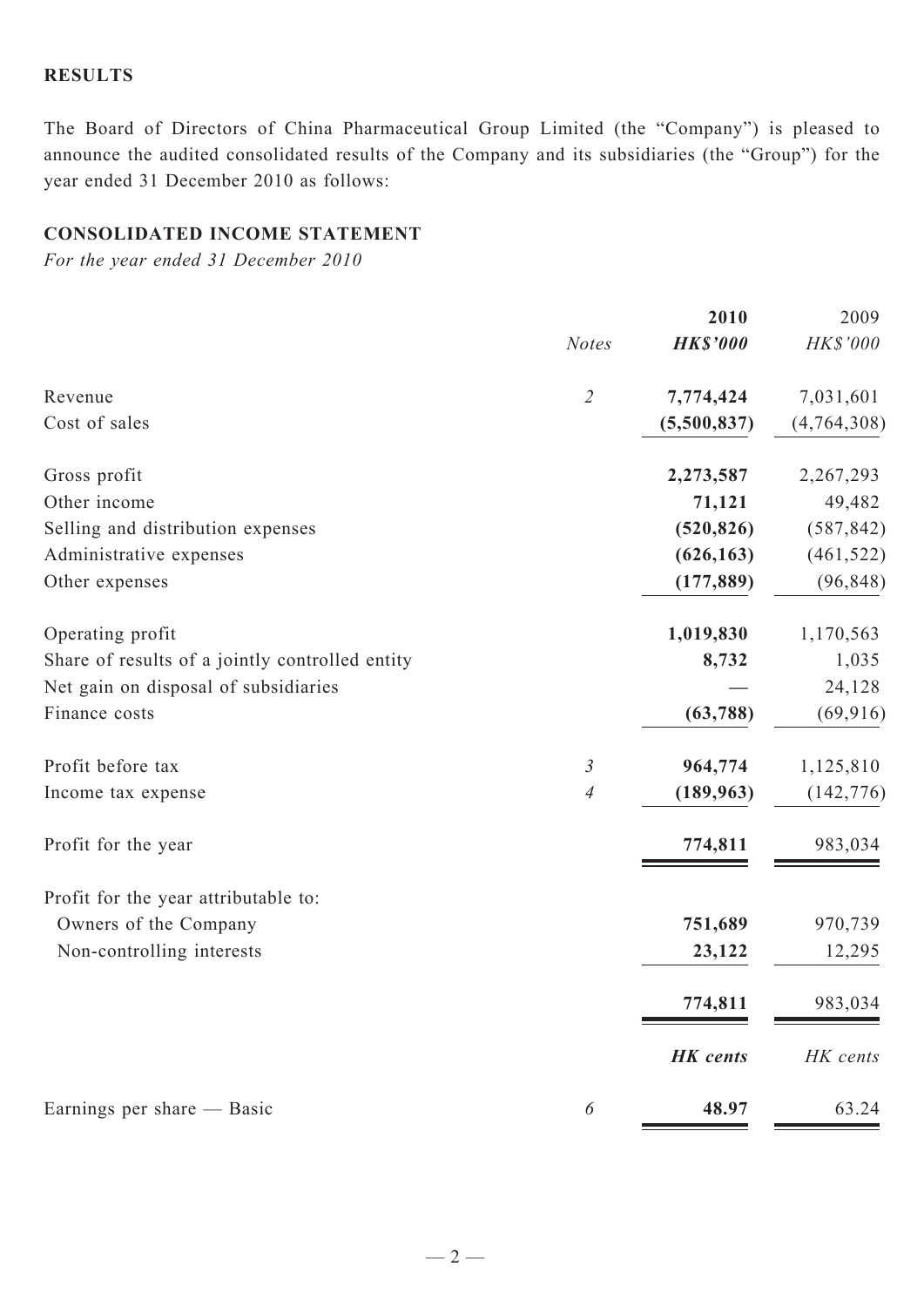# **CONSOLIDATED STATEMENT OF FINANCIAL POSITION**

*At 31 December 2010*

|                                                |                | 2010            | 2009      |
|------------------------------------------------|----------------|-----------------|-----------|
|                                                | <b>Notes</b>   | <b>HK\$'000</b> | HK\$'000  |
| <b>Non-current assets</b>                      |                |                 |           |
| Property, plant and equipment                  |                | 4,353,404       | 4,044,989 |
| Prepaid lease payments                         |                | 302,141         | 257,499   |
| Intangible assets                              |                | 207,603         | 154,528   |
| Goodwill                                       |                | 156,166         | 150,843   |
| Interest in a jointly controlled entity        |                | 29,054          | 23,976    |
| Available-for-sale investments                 |                | 7,433           | 7,770     |
|                                                |                | 5,055,801       | 4,639,605 |
| <b>Current assets</b>                          |                |                 |           |
| Inventories                                    |                | 1,204,864       | 978,525   |
| Trade and other receivables                    | $\overline{7}$ | 1,441,956       | 1,065,967 |
| Bills receivables                              | $\overline{7}$ | 810,838         | 725,750   |
| Prepaid lease payments                         |                | 8,808           | 7,605     |
| Tax recoverable                                |                |                 | 60        |
| Trade receivables due from related companies   |                | 14,016          |           |
| Trade receivables due from a connected company |                | 14,407          | 28,283    |
| Amount due from a jointly controlled entity    |                | 26,764          | 17,939    |
| Pledged bank deposits                          |                | 41,930          | 50,637    |
| Bank balances and cash                         |                | 1,099,806       | 1,443,163 |
|                                                |                | 4,663,389       | 4,317,929 |
| <b>Current liabilities</b>                     |                |                 |           |
| Trade and other payables                       | 8              | 1,766,323       | 1,497,610 |
| Bills payables                                 | $\delta$       | 440,647         | 357,045   |
| Trade payables due to a related company        |                |                 | 829       |
| Amounts due to related companies               |                | 740             | 7,057     |
| Amounts due to connected companies             |                | 884             | 37,449    |
| Tax liabilities                                |                | 60,291          | 96,540    |
| Unsecured bank loans                           |                | 323,282         | 880,782   |
|                                                |                | 2,592,167       | 2,877,312 |
| Net current assets                             |                | 2,071,222       | 1,440,617 |
| Total assets less current liabilities          |                | 7,127,023       | 6,080,222 |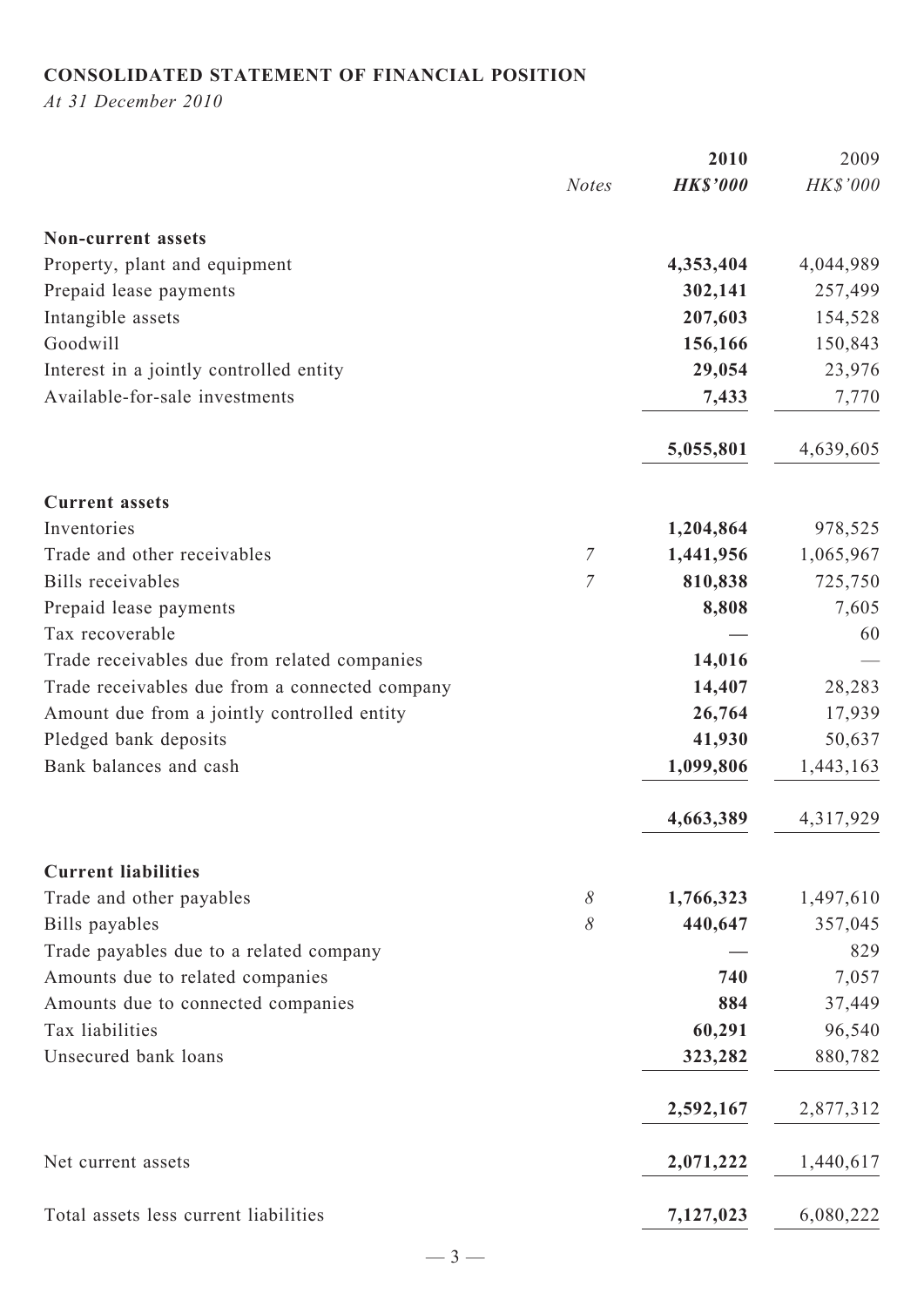|                                              | 2010            | 2009            |
|----------------------------------------------|-----------------|-----------------|
|                                              | <b>HK\$'000</b> | <b>HK\$'000</b> |
| <b>Non-current liabilities</b>               |                 |                 |
| Unsecured bank loans                         | 1,206,235       | 687,027         |
| Loan from a jointly controlled entity        |                 | 28,409          |
| Deferred tax liabilities                     | 44,348          | 35,323          |
|                                              | 1,250,583       | 750,759         |
| Net assets                                   | 5,876,440       | 5,329,463       |
| <b>Capital and reserves</b>                  |                 |                 |
| Share capital                                | 153,496         | 153,496         |
| Reserves                                     | 5,587,013       | 5,006,788       |
| Equity attributable to owners of the Company | 5,740,509       | 5,160,284       |
| Non-controlling interests                    | 135,931         | 169,179         |
| Total equity                                 | 5,876,440       | 5,329,463       |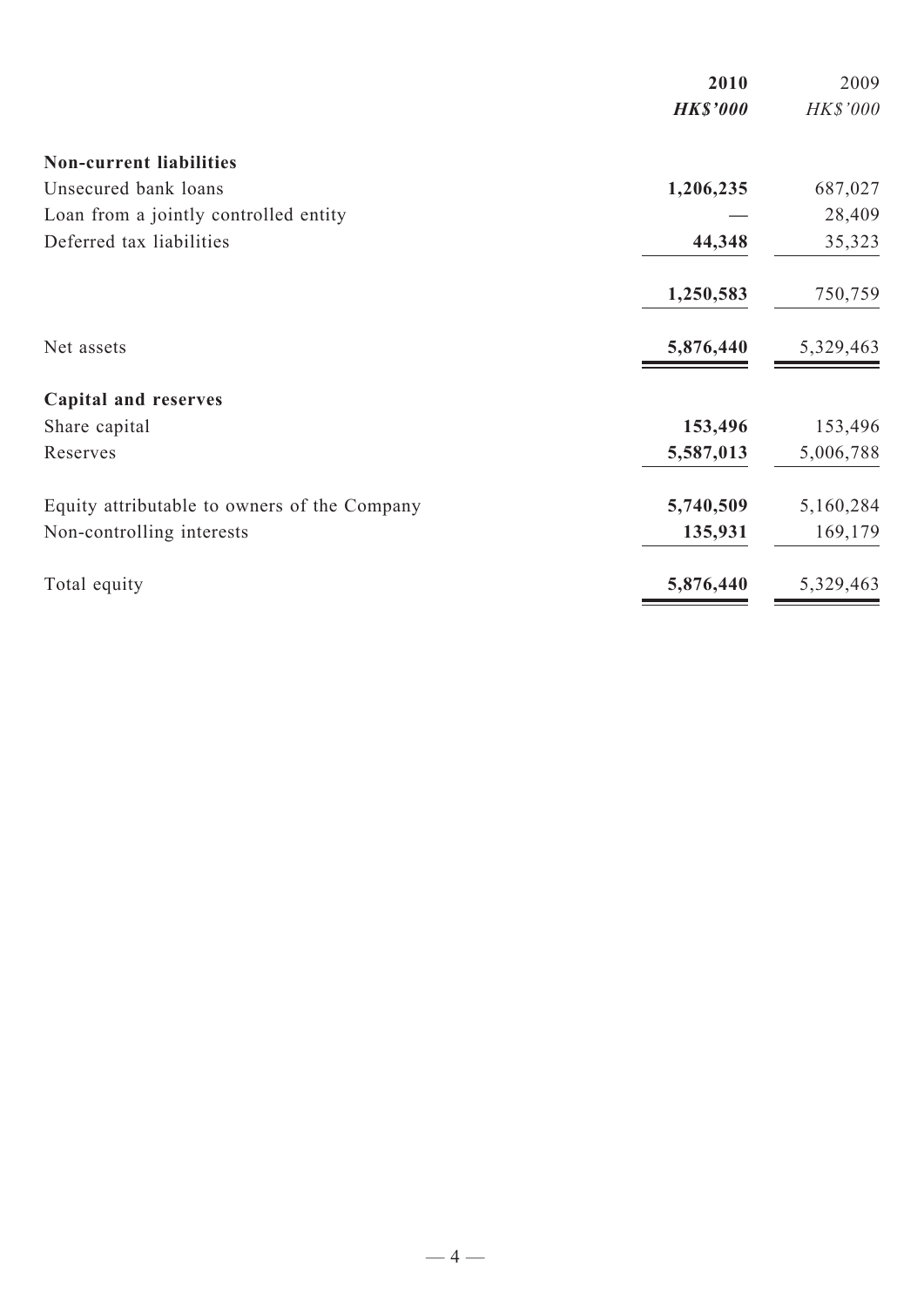#### **NOTES:**

#### **1. Significant accounting policies**

The consolidated financial statements have been prepared in accordance with the Hong Kong Financial Reporting Standards ("HKFRSs") issued by the Hong Kong Institute of Certified Public Accountants ("HKICPA"). In addition, the consolidated financial statements include applicable disclosures required by the Rules Governing the Listing of Securities on The Stock Exchange of Hong Kong Limited (the "Listing Rules") and by the Hong Kong Companies Ordinance.

The consolidated financial statements have been prepared on the historical cost basis except for certain financial instruments, which are measured at fair values. Historical cost is generally based on fair value of the consideration given in exchange for assets.

In the current year, the Group has applied the following new and revised Standards and Interpretations issued by the HKICPA.

| HKFRS 2 (Amendments)         | Group Cash-settled Share-based Payment Transactions                                                               |
|------------------------------|-------------------------------------------------------------------------------------------------------------------|
| HKFRS 3 (as revised in 2008) | <b>Business Combinations</b>                                                                                      |
| HKAS 27 (as revised in 2008) | Consolidated and Separate Financial Statements                                                                    |
| HKAS 39 (Amendments)         | Eligible Hedged Items                                                                                             |
| HKFRSs (Amendments)          | Improvements to HKFRSs issued in 2010 in relation to amendments<br>to HKAS 1 Presentation of Financial Statements |
| <b>HKFRSs</b> (Amendments)   | Improvements to HKFRSs issued in 2009                                                                             |
| HKFRSs (Amendments)          | Amendments to HKFRS 5 as part of Improvements to HKFRSs issued<br>in 2008                                         |
| $HK(IFRIC) - Int 17$         | Distributions of Non-cash Assets to Owners                                                                        |
| $HK - Int 5$                 | Presentation of Financial Statements — Classification by the                                                      |
|                              | Borrower of a Term Loan that Contains a Repayment on Demand                                                       |
|                              | Clause                                                                                                            |

#### *HKFRS 3 (as revised in 2008) Business Combinations*

The Group applies HKFRS 3 (Revised) "Business Combinations" prospectively to business combinations for which the acquisition date is on or after 1 January 2010. The requirements in HKAS 27 (Revised) "Consolidated and Separate Financial Statements" in relation to accounting for changes in ownership interests in a subsidiary after control is obtained and for loss of control of a subsidiary are also applied prospectively by the Group on or after 1 January 2010.

As there was no transaction during the current year in which HKFRS 3 (Revised) is applicable, the application of HKFRS 3 (Revised) and the consequential amendments to other HKFRSs had no effect on the consolidated financial statements of the Group for the current or prior accounting periods. The application of HKAS 27 had no material effect on the consolidated financial statements of the Group for the current or prior accounting periods.

Results of the Group in future periods may be affected by future transactions for which HKFRS 3 (Revised), HKAS 27 (Revised) and the consequential amendments to the other HKFRSs are applicable.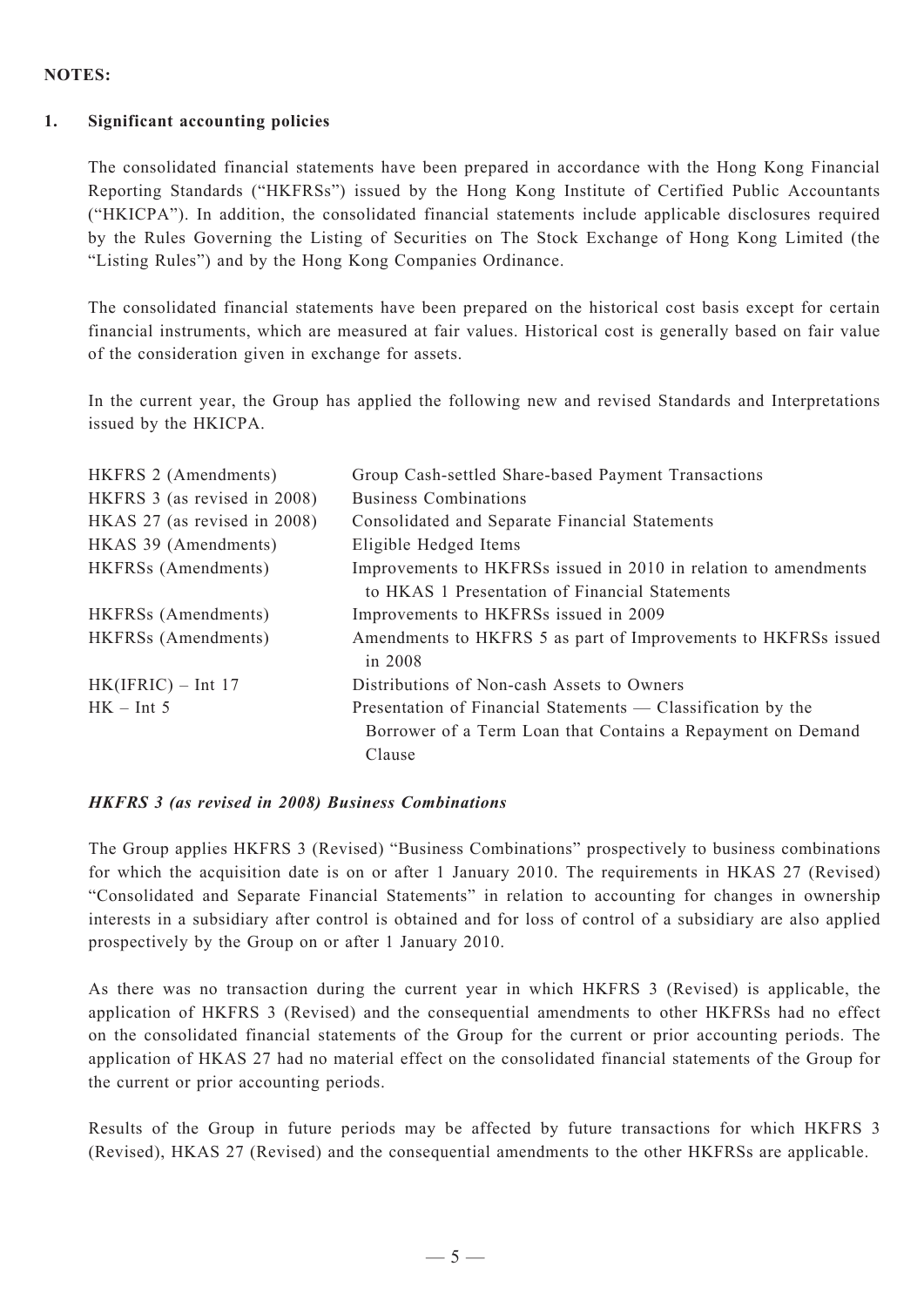### *Amendments to HKAS 1 Presentation of Financial Statements (as part of Improvements to HKFRSs issued in 2010)*

The amendments to HKAS 1 clarify that an entity may choose to present the required analysis of items of other comprehensive income either in the consolidated statement of changes in equity or in the notes to the consolidated financial statements. The Group has applied the amendments in advance of their effective dates (annual periods beginning on or after 1 January 2011). The amendments have been applied retrospectively.

Except as described above, the application of the new and revised Standards and Interpretations in the current year has had no material effect on the amounts reported in these consolidated financial statements and/or disclosures set out in these consolidated financial statements.

The Group has not early applied the following new and revised Standards and Interpretations that have been issued but are not yet effective:

| HKFRSs (Amendments)                  | Improvements to HKFRSs issued in 2010 except early adoption of           |
|--------------------------------------|--------------------------------------------------------------------------|
|                                      | amendments to HKAS 1 Presentation of Financial Statements <sup>1</sup>   |
| HKFRS 7 (Amendments)                 | Disclosures — Transfers of Financial Assets <sup>3</sup>                 |
| <b>HKFRS 9</b>                       | Financial Instruments <sup>4</sup>                                       |
| HKAS 12 (Amendments)                 | Deferred Tax: Recovery of Underlying Assets <sup>5</sup>                 |
| HKAS 24 (as revised in 2009)         | Related Party Disclosures <sup>6</sup>                                   |
| HKAS 32 (Amendments)                 | Classification of Rights Issues <sup>7</sup>                             |
| $HK(IFRIC)$ — Int 14<br>(Amendments) | Prepayments of a Minimum Funding Requirement <sup>6</sup>                |
| $HK(IFRIC)$ — Int 19                 | Extinguishing Financial Liabilities with Equity Instruments <sup>2</sup> |

1 Effective for annual periods beginning on or after 1 July 2010 or 1 January 2011, as appropriate

- 2 Effective for annual periods beginning on or after 1 July 2010
- 3 Effective for annual periods beginning on or after 1 July 2011
- 4 Effective for annual periods beginning on or after 1 January 2013
- 5 Effective for annual periods beginning on or after 1 January 2012
- 6 Effective for annual periods beginning on or after 1 January 2011
- 7 Effective for annual periods beginning on or after 1 February 2010

HKFRS 9 "Financial Instruments" (as issued in November 2009) introduces new requirements for the classification and measurement of financial assets. HKFRS 9 "Financial Instruments" (as revised in November 2010) adds requirements for financial liabilities and for derecognition.

Under HKFRS 9, all recognised financial assets that are within the scope of HKAS 39 Financial Instruments: Recognition and Measurement are subsequently measured at either amortised cost or fair value. Specifically, debt investments that are held within a business model whose objective is to collect the contractual cash flows, and that have contractual cash flows that are solely payments of principal and interest on the principal outstanding are generally measured at amortised cost at the end of subsequent accounting periods. All other debt investments and equity investments are measured at their fair values at the end of subsequent accounting periods.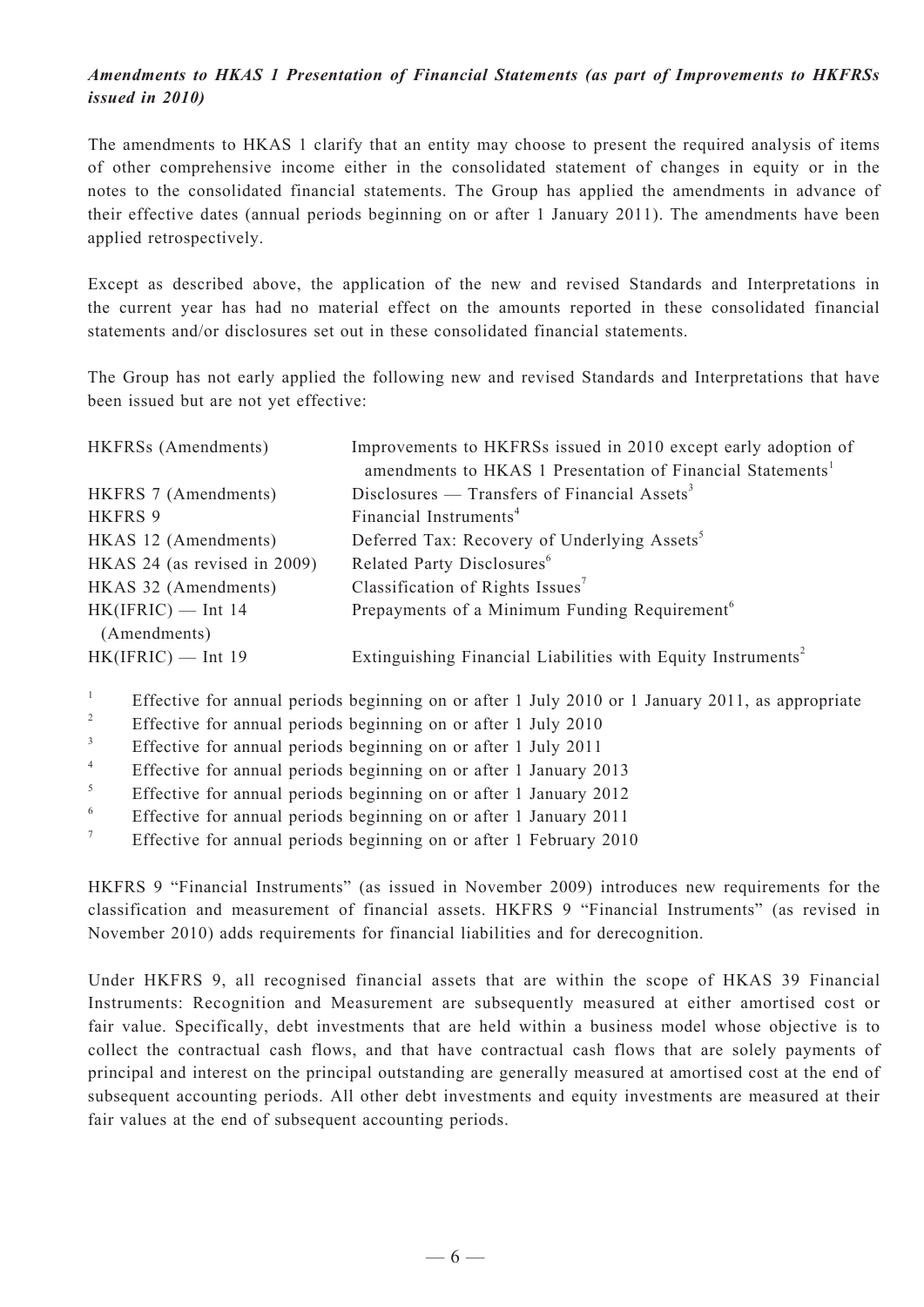The directors anticipate that HKFRS 9 will be adopted in the Group's consolidated financial statements for financial year ending 31 December 2013 and the application of the new Standard may not have a significant impact on available for sale investments reported in respect of the Group's financial assets.

The directors of the Company anticipate that the application of the other new and revised Standards and Interpretations will have no material impact on the consolidated financial statements.

#### **2. Revenue and segment information**

|                                 | 2010<br><b>HK\$'000</b> | 2009<br>HK\$'000    |
|---------------------------------|-------------------------|---------------------|
| Sale of goods<br>Service income | 7,774,424               | 7,013,351<br>18,250 |
|                                 | 7,774,424               | 7,031,601           |

The Group's operating and reportable segments, identified on the basis of internal reports about components of the Group that are regularly reviewed by the chief operating decision maker in order to allocate resources to the segments and to assess their performance, are summarised below. This is also the basis upon which the Group is organised.

- (a) Intermediates and bulk drugs
	- vitamin C series
	- antibiotics series (i.e. penicillin series and cephalosporin series)
- (b) Finished drugs
- (c) Other pharmaceutical related business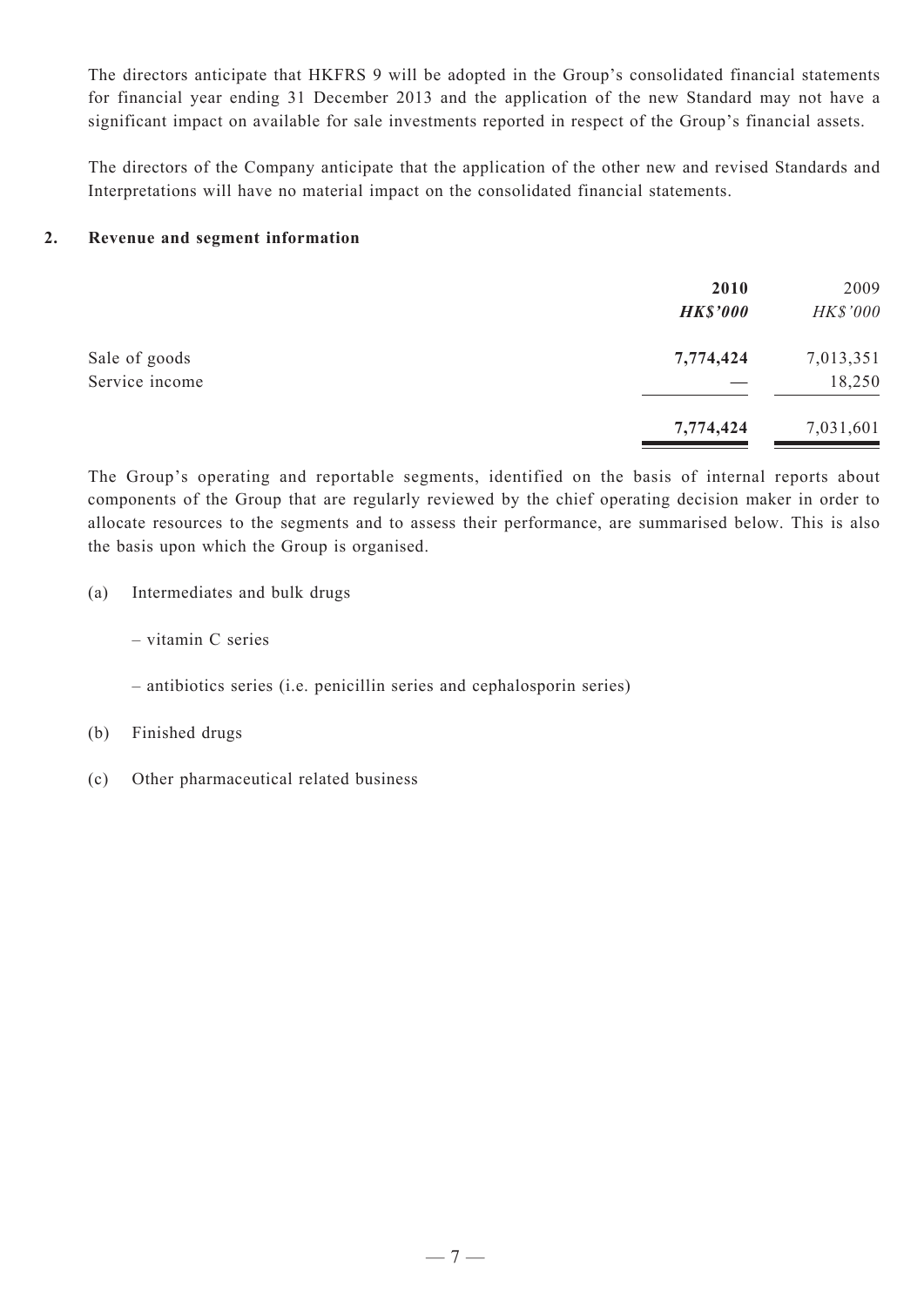# *Segment revenues and results*

The following is an analysis of the Group's revenue and results by operating and reportable segment.

*For the year ended 31 December 2010:*

|                                                             | Intermediates and<br><b>Bulk Drugs</b> |                                                 |                                                    |                                  |                                     |                                        |                                 |
|-------------------------------------------------------------|----------------------------------------|-------------------------------------------------|----------------------------------------------------|----------------------------------|-------------------------------------|----------------------------------------|---------------------------------|
|                                                             | Vitamin C<br>series<br><b>HK\$'000</b> | <b>Antibiotics</b><br>series<br><b>HK\$'000</b> | <b>Finished</b><br><b>Drugs</b><br><b>HK\$'000</b> | <b>Others</b><br><b>HK\$'000</b> | Segment<br>Total<br><b>HK\$'000</b> | <b>Eliminations</b><br><b>HK\$'000</b> | Consolidated<br><b>HK\$'000</b> |
| <b>SEGMENT REVENUE</b>                                      |                                        |                                                 |                                                    |                                  |                                     |                                        |                                 |
| External sales                                              | 2,074,070                              | 3,257,899                                       | 2,276,340                                          | 166,115                          | 7,774,424                           |                                        | 7,774,424                       |
| Inter-segment sales                                         | 1,483                                  | 892,933                                         |                                                    | 290,713                          | 1,185,129                           | (1,185,129)                            |                                 |
| <b>TOTAL REVENUE</b>                                        | 2,075,553                              | 4,150,832                                       | 2,276,340                                          | 456,828                          | 8,959,553                           | (1, 185, 129)                          | 7,774,424                       |
| Inter-segment sales are charged at prevailing market rates. |                                        |                                                 |                                                    |                                  |                                     |                                        |                                 |
| <b>SEGMENT PROFIT</b>                                       | 715,935                                | 259,058                                         | 176,033                                            | 3,555                            |                                     |                                        | 1,154,581                       |
| Unallocated income                                          |                                        |                                                 |                                                    |                                  |                                     |                                        | 8,120                           |
| Unallocated central expenses                                |                                        |                                                 |                                                    |                                  |                                     |                                        | (142, 871)                      |
| Operating profit                                            |                                        |                                                 |                                                    |                                  |                                     |                                        | 1,019,830                       |
| Share of results of a jointly<br>controlled entity          |                                        |                                                 |                                                    |                                  |                                     |                                        | 8,732                           |
| Finance costs                                               |                                        |                                                 |                                                    |                                  |                                     |                                        | (63, 788)                       |
| Profit before tax                                           |                                        |                                                 |                                                    |                                  |                                     |                                        | 964,774                         |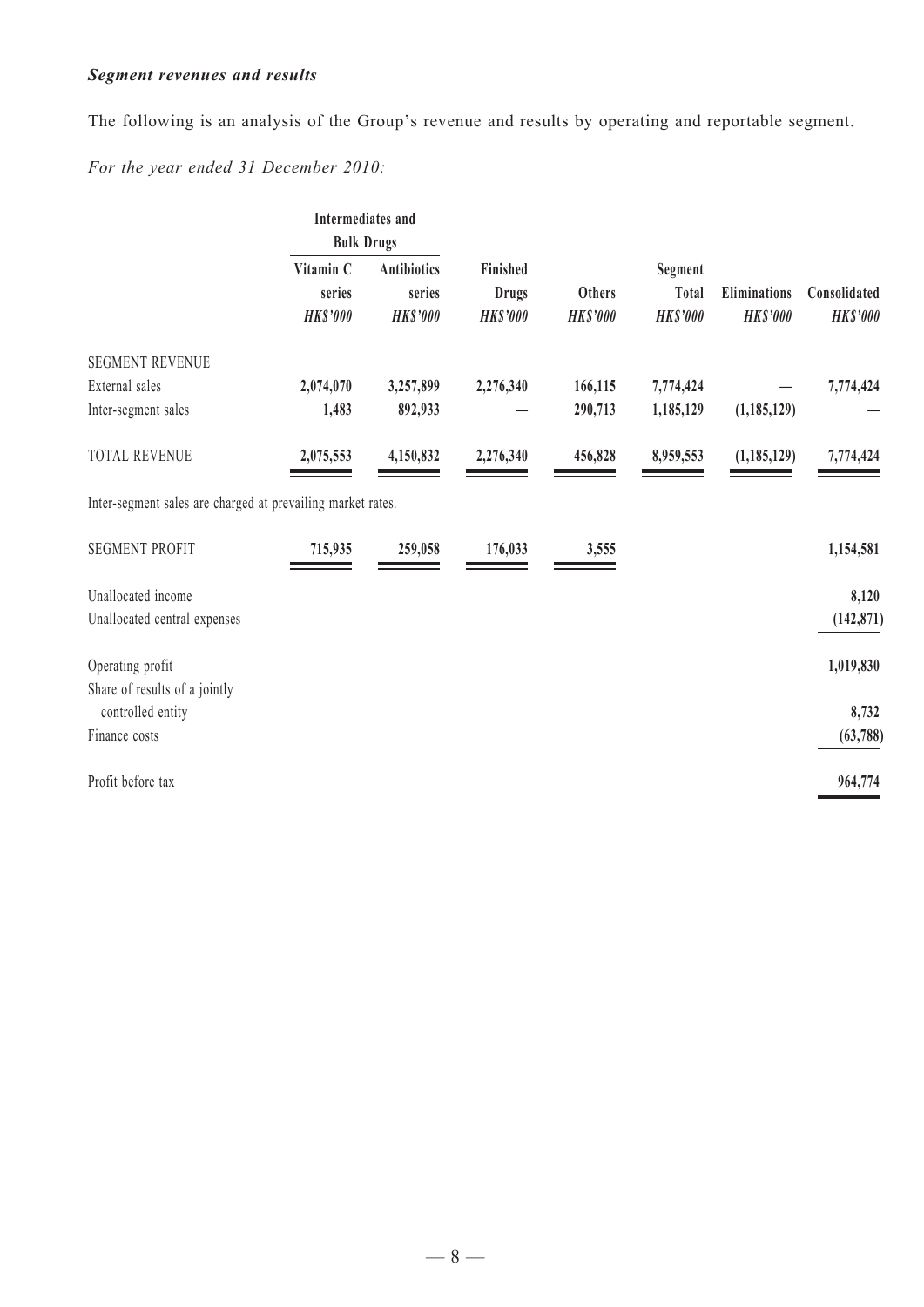|                                                             | Intermediates and<br><b>Bulk Drugs</b> |                                   |                               |                    |                              |                          |                          |
|-------------------------------------------------------------|----------------------------------------|-----------------------------------|-------------------------------|--------------------|------------------------------|--------------------------|--------------------------|
|                                                             | Vitamin C<br>series<br>HK\$'000        | Antibiotics<br>series<br>HK\$'000 | Finished<br>Drugs<br>HK\$'000 | Others<br>HK\$'000 | Segment<br>Total<br>HK\$'000 | Eliminations<br>HK\$'000 | Consolidated<br>HK\$'000 |
| <b>SEGMENT REVENUE</b>                                      |                                        |                                   |                               |                    |                              |                          |                          |
| External sales                                              | 2,222,093                              | 2,419,479                         | 2,188,596                     | 201,433            | 7,031,601                    |                          | 7,031,601                |
| Inter-segment sales                                         | 7,704                                  | 574,451                           |                               | 81,660             | 663,815                      | (663, 815)               |                          |
| <b>TOTAL REVENUE</b>                                        | 2,229,797                              | 2,993,930                         | 2,188,596                     | 283,093            | 7,695,416                    | (663, 815)               | 7,031,601                |
| Inter-segment sales are charged at prevailing market rates. |                                        |                                   |                               |                    |                              |                          |                          |
| <b>SEGMENT PROFIT</b>                                       | 1,119,996                              | 32,516                            | 142,169                       | 12,029             |                              |                          | 1,306,710                |
| Unallocated income                                          |                                        |                                   |                               |                    |                              |                          | 9,751                    |
| Unallocated central expenses                                |                                        |                                   |                               |                    |                              |                          | (145, 898)               |
| Operating profit<br>Share of results of a jointly           |                                        |                                   |                               |                    |                              |                          | 1,170,563                |
| controlled entity                                           |                                        |                                   |                               |                    |                              |                          | 1,035                    |
| Net gain on disposal of<br>subsidiaries                     |                                        |                                   |                               |                    |                              |                          | 24,128                   |
| Finance costs                                               |                                        |                                   |                               |                    |                              |                          | (69, 916)                |
| Profit before tax                                           |                                        |                                   |                               |                    |                              |                          | 1,125,810                |

Segment profit represents the profit earned by each segment without allocation of interest income, central administrative expenses, central advertising costs, share of results of a jointly controlled entity, net gain on disposal of subsidiaries and finance costs. This is the measure reported to the board of directors for the purposes of resources allocation and performance assessment.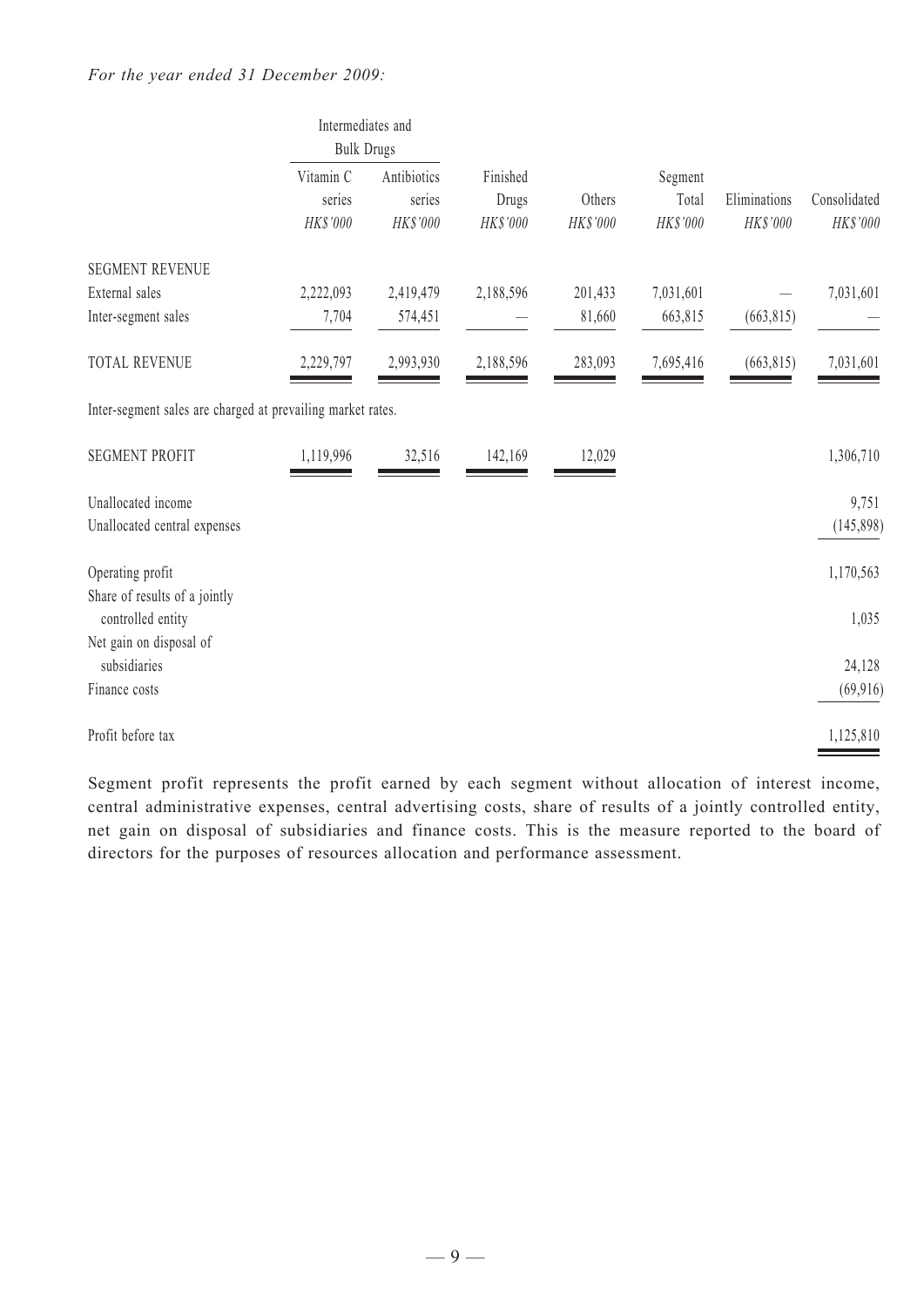### *Geographical information*

The following is an analysis of the Group's revenue by geographical market based on geographical location of customers for the year:

|    |                                                                                              | 2010            | 2009      |
|----|----------------------------------------------------------------------------------------------|-----------------|-----------|
|    |                                                                                              | <b>HK\$'000</b> | HK\$'000  |
|    | The People's Republic of China (the "PRC")                                                   | 4,791,686       | 4,422,439 |
|    | Asia other than the PRC                                                                      | 1,727,541       | 1,291,746 |
|    | Americas                                                                                     | 629,066         | 681,762   |
|    | Europe                                                                                       | 538,946         | 552,623   |
|    | Others                                                                                       | 87,185          | 83,031    |
|    |                                                                                              | 7,774,424       | 7,031,601 |
| 3. | Profit before tax                                                                            |                 |           |
|    |                                                                                              | 2010            | 2009      |
|    |                                                                                              | <b>HK\$'000</b> | HK\$'000  |
|    | Profit before tax has been arrived at after charging (crediting):                            |                 |           |
|    | Staff costs, including those of directors                                                    | 644,925         | 528,256   |
|    | Contribution to retirement benefit schemes,<br>including those of directors                  | 79,116          | 61,704    |
|    | Total staff costs                                                                            | 724,041         | 589,960   |
|    | Amortisation of intangible assets (included in cost of sales)                                | 30,471          | 22,686    |
|    | Amortisation of prepaid lease payments                                                       | 7,735           | 6,271     |
|    | Depreciation of property, plant and equipment                                                | 535,946         | 473,234   |
|    | Total depreciation and amortisation                                                          | 574,152         | 502,191   |
|    | Auditor's remuneration                                                                       | 2,115           | 2,000     |
|    | Government grant income                                                                      | (20, 710)       | (2, 534)  |
|    | Impairment loss on trade receivables (included in administrative                             |                 |           |
|    | expenses)                                                                                    | 4,895           | 5,000     |
|    | Interest income                                                                              | (8,120)         | (9, 751)  |
|    | Loss on disposal/write-off of property, plant and equipment (included                        |                 |           |
|    | in other expenses)                                                                           | 70,065          | 11,229    |
|    | Net foreign exchange losses<br>Research and development expenditure recognised as an expense | 2,712           | 5,011     |
|    | (included in other expenses)                                                                 | 99,248          | 70,787    |
|    |                                                                                              |                 |           |

*Note:* Cost of inventories recognised as an expense approximated cost of sales as shown in the consolidated income statement for both years.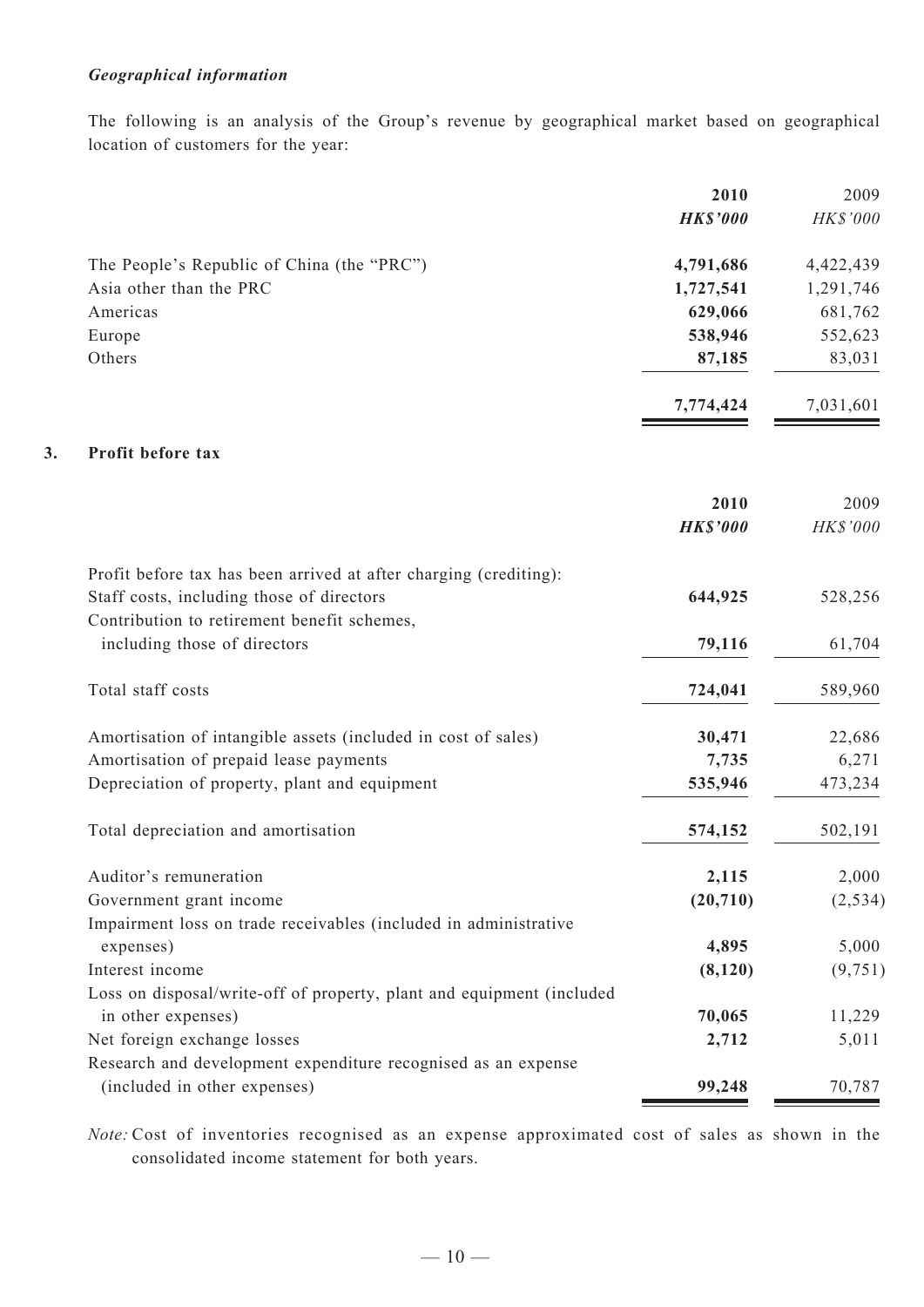|                                        | 2010<br><b>HK\$'000</b> | 2009<br>HK\$'000 |
|----------------------------------------|-------------------------|------------------|
| The tax charge comprises:              |                         |                  |
| PRC Enterprise Income Tax              |                         |                  |
| — current year                         | 174,118                 | 181,058          |
| — under(over) provision in prior years | 1,295                   | (5,961)          |
| — tax credits                          |                         | (47, 682)        |
|                                        | 175,413                 | 127,415          |
| Deferred taxation                      | 14,550                  | 15,361           |
|                                        | 189,963                 | 142,776          |

No Hong Kong Profits Tax is payable by the Company nor its subsidiaries incorporated in Hong Kong since they either had no assessable profit or incurred tax losses for both years.

Pursuant to the relevant laws and regulations in the PRC, certain subsidiaries of the Company established before 16 March 2007 are entitled to exemption from PRC Enterprise Income Tax for two years starting from their first profit-making year, followed by a 50% reduction in tax rate for the next three years. In addition, during the year ended 31 December 2009, pursuant to approvals granted by the relevant tax authority, certain subsidiaries of the Company were granted tax credits, which were mainly derived from the following activities:

- a. Tax credits of HK\$46,786,000 resulted from the purchase of plant and equipment manufactured in the PRC by certain subsidiaries of the Company in the PRC. The tax credits are calculated with reference to 40% of the cost of the qualifying plant and equipment approved by the relevant tax authority.
- b. Tax credit of HK\$896,000 resulted from a subsidiary of the Company established in the PRC which has, instead of making distributions to its foreign shareholders, re-invested certain distributable reserves as capital contributions to a PRC subsidiary of the Company.

There have been no tax credits during the year ended 31 December 2010.

The tax charge for both years represents income tax provision which has taken into account of the above-mentioned tax incentives.

Under the law of the PRC on Enterprise Income Tax (the "EIT Law") and Implementation regulation of the EIT law, the tax rate of the PRC subsidiaries is 25% starting from 1 January 2008, except those which are under the tax exemption as mentioned above were entitled to the exemption based on the tax rate of 25% or the concessionary tax rate of 15% in the relevant special zone in the PRC up to 2010.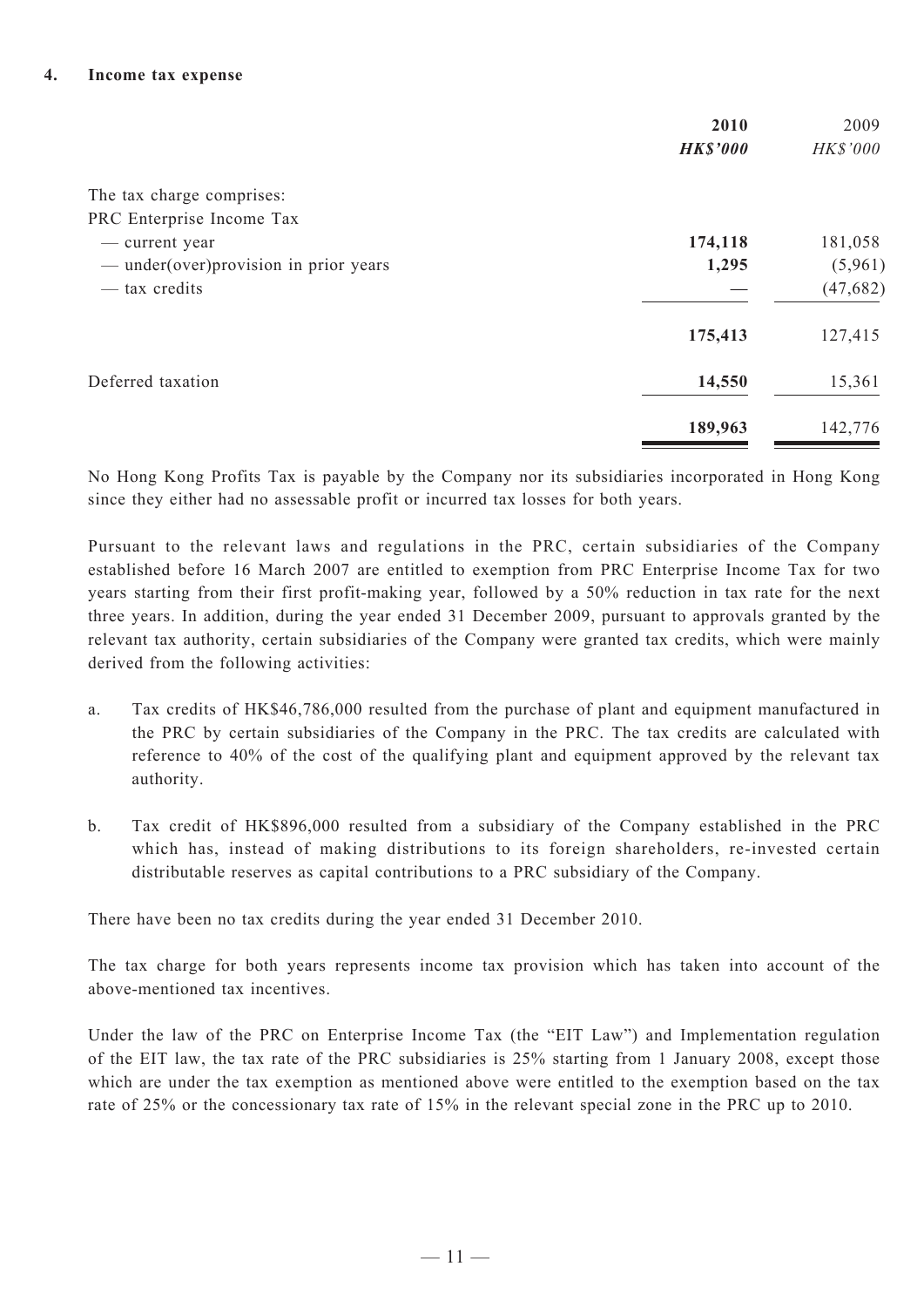Pursuant to the approvals by the relevant tax authorities, certain subsidiaries of the Company are qualified as advanced technology enterprises for a period of 3 years up to 2010 or 2011. The applicable tax rate for these enterprises is 15% during those years.

#### **5. Dividend**

|                                                                  | 2010            | 2009            |
|------------------------------------------------------------------|-----------------|-----------------|
|                                                                  | <b>HK\$'000</b> | <b>HK\$'000</b> |
| Dividend recognised as distribution during the year: 2009 final  |                 |                 |
| dividend of HK24 cents (2009: 2008 final dividend of HK20 cents) |                 |                 |
| per share                                                        | 368,391         | 306,992         |

The directors recommend the payment of a final dividend of HK24 cents per share in respect of the year ended 31 December 2010 (2009: HK24 cents per share), representing a distribution of HK\$367,732,000 (2009: HK\$368,391,000). Subject to approval by the shareholders in the forthcoming annual general meeting, the proposed final dividend will be paid on 15 June 2011.

#### **6. Earnings per share**

The calculation of the basic earnings per share for the year ended 31 December 2010 is based on the profit for the year attributable to the owners of the Company of HK\$751,689,000 (2009: HK\$970,739,000) and 1,534,960,661 shares in issue (2009: 1,534,960,661) during the year.

No diluted earnings per share is presented for the years ended 31 December 2009 and 2010 as there were no potential ordinary shares in issue during both years.

#### **7. Trade and other receivables/Bills receivables**

|                                    | 2010            | 2009      |
|------------------------------------|-----------------|-----------|
|                                    | <b>HK\$'000</b> | HK\$'000  |
| Trade receivables                  | 1,090,141       | 848,251   |
| Less: allowance for doubtful debts | (13, 621)       | (8, 726)  |
|                                    | 1,076,520       | 839,525   |
| Bills receivables                  | 810,838         | 725,750   |
|                                    | 1,887,358       | 1,565,275 |
| Other receivables                  | 365,436         | 226,442   |
|                                    | 2,252,794       | 1,791,717 |
|                                    |                 |           |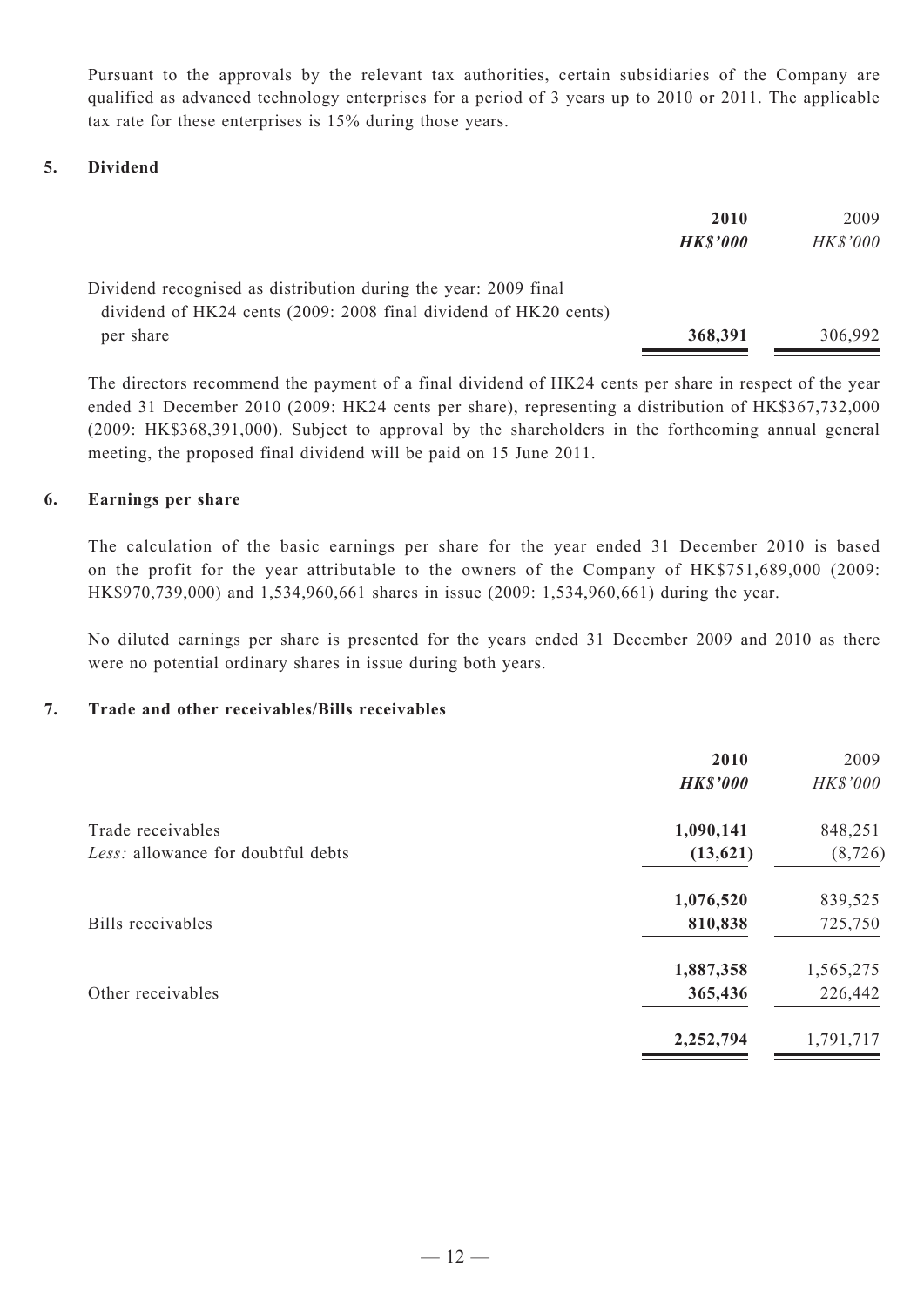The Group allows a general credit period of up to 90 days to its trade customers. The following is an aged analysis of trade receivables (net of allowance for doubtful debts) presented based on invoice date at the end of the reporting period:

|                 | 2010<br><b>HK\$'000</b> | 2009<br>HK\$'000 |
|-----------------|-------------------------|------------------|
| $0$ to 90 days  | 1,022,490               | 799,918          |
| 91 to 180 days  | 52,499                  | 37,102           |
| 181 to 365 days | 1,531                   | 2,505            |
|                 | 1,076,520               | 839,525          |

Bills receivables represent bills on hand. All bills receivables of the Group are aged within 90 days and not yet due at the end of the reporting period.

#### **8. Trade and other payables/Bills payables**

|                | 2010            | 2009            |
|----------------|-----------------|-----------------|
|                | <b>HK\$'000</b> | <b>HK\$'000</b> |
| Trade payables | 773,507         | 663,594         |
| Bills payables | 440,647         | 357,045         |
|                | 1,214,154       | 1,020,639       |
| Other payables | 992,816         | 834,016         |
|                | 2,206,970       | 1,854,655       |
|                |                 |                 |

Included in other payables are payables for the acquisition of property, plant and equipment of HK\$474,651,000 (2009: HK\$430,892,000), receipts in advance from customers of HK\$105,865,000 (2009: HK\$87,759,000), accruals and payables of various nature of HK\$412,300,000 (2009: HK\$315,365,000).

The following is an aged analysis of trade payables presented based on the invoice date at the end of the reporting period:

|                    | 2010<br><b>HK\$'000</b> | 2009<br><b>HK\$'000</b> |
|--------------------|-------------------------|-------------------------|
| $0$ to $90$ days   | 731,593                 | 506,728                 |
| 91 to 180 days     | 31,850                  | 63,293                  |
| 181 to 365 days    | 8,331                   | 52,140                  |
| More than 365 days | 1,733                   | 41,433                  |
|                    | 773,507                 | 663,594                 |

The general credit period on purchases of goods is up to 90 days. The Group has financial risk management policies in place to ensure that all payables are settled within the credit timeframe.

All bills payables of the Group are aged within 90 days and not yet due at the end of the reporting period.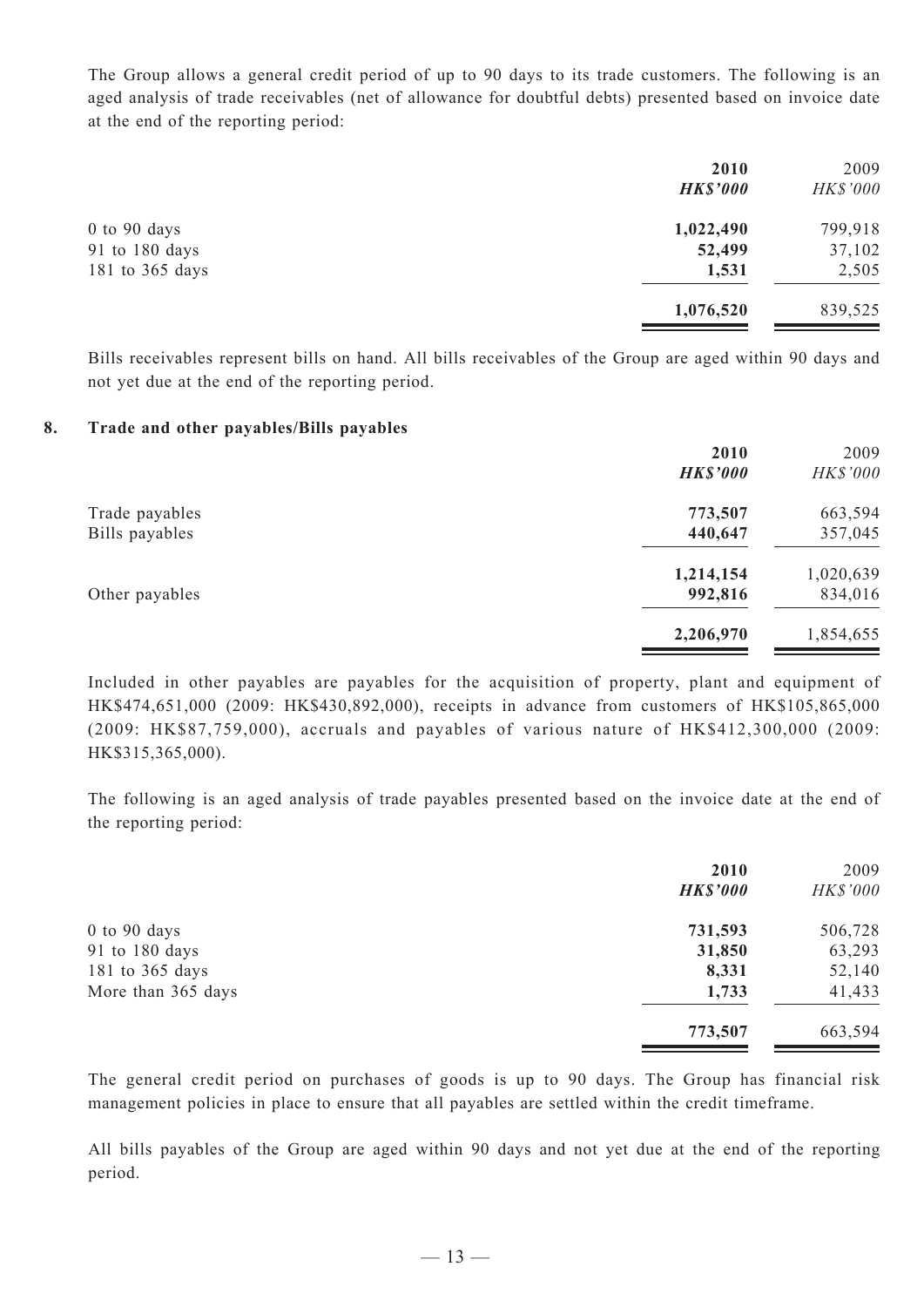### **MANAGEMENT DISCUSSION AND ANALYSIS**

### **Business Review and Outlook**

### **Intermediates and Bulk Drugs Business**

### *Vitamin C Series*

The sustained high price level of vitamin C in the past few years has induced a number of domestic enterprises to enter the vitamin C industry, aggravating the problem of excess capacity and leading to a significant decline in the price level during the year. Amid intensified market competition, the Group expanded production capacity to enhance economies of scale, with the aim of reducing production cost and expanding market share. Despite a general decrease of approximately 30% in the average price of the major products during the year, the substantial increase in sales volume enabled this business segment to attain revenue of HK\$2,074 million, representing a decrease of 6.7% as compared to previous year.

The Group has also made significant achievement in expanding into the high-end pharmaceutical market. In addition to the GMP certificates obtained from Germany and Japan in previous years, the Group has also obtained the US FDA accreditation during the year. These achievements not only enable the Group to enter the international high-end market but also establish its leading position in product quality.

New production capacity in the PRC is expected to be put into operation in 2011 and this will cause increasing pricing pressure. The Group will continue to strengthen the collaboration with its existing customers and foster a long-term business partnership so as to consolidate its existing market share. In addition, the Group will keep on improving product quality and further enhance product differentiation to meet the requirements of different customers. The Group will also step up its market development efforts in Eastern Europe, South America and Southeast Asia.

# *Antibiotic Series*

Driven by the rapid growth of cephalosporin products, the performance of antibiotic business significantly improved during the year. Revenue increased by 34.7% to HK\$3,258 million as compared to previous year. During the year, the Group has significantly enhanced its competitiveness and scale of operation through extension of its product chain. In addition to its core products of 7-ACA and cefazolin sodium, the Group's cephalosporin series of products has extended to GCLE, ceftriaxone sodium, cefuroxime sodium, cefuroxime acid, cefotaxime sodium, cefotaxime acid and cefixime. During the year, the Group has also expanded its production capacity of 7-ACA through production facilities enhancement and has successfully reduced the production cost and enhanced the product quality of 7-ACA through a series of technology improvement initiatives, further consolidating the Group's leading position in the market.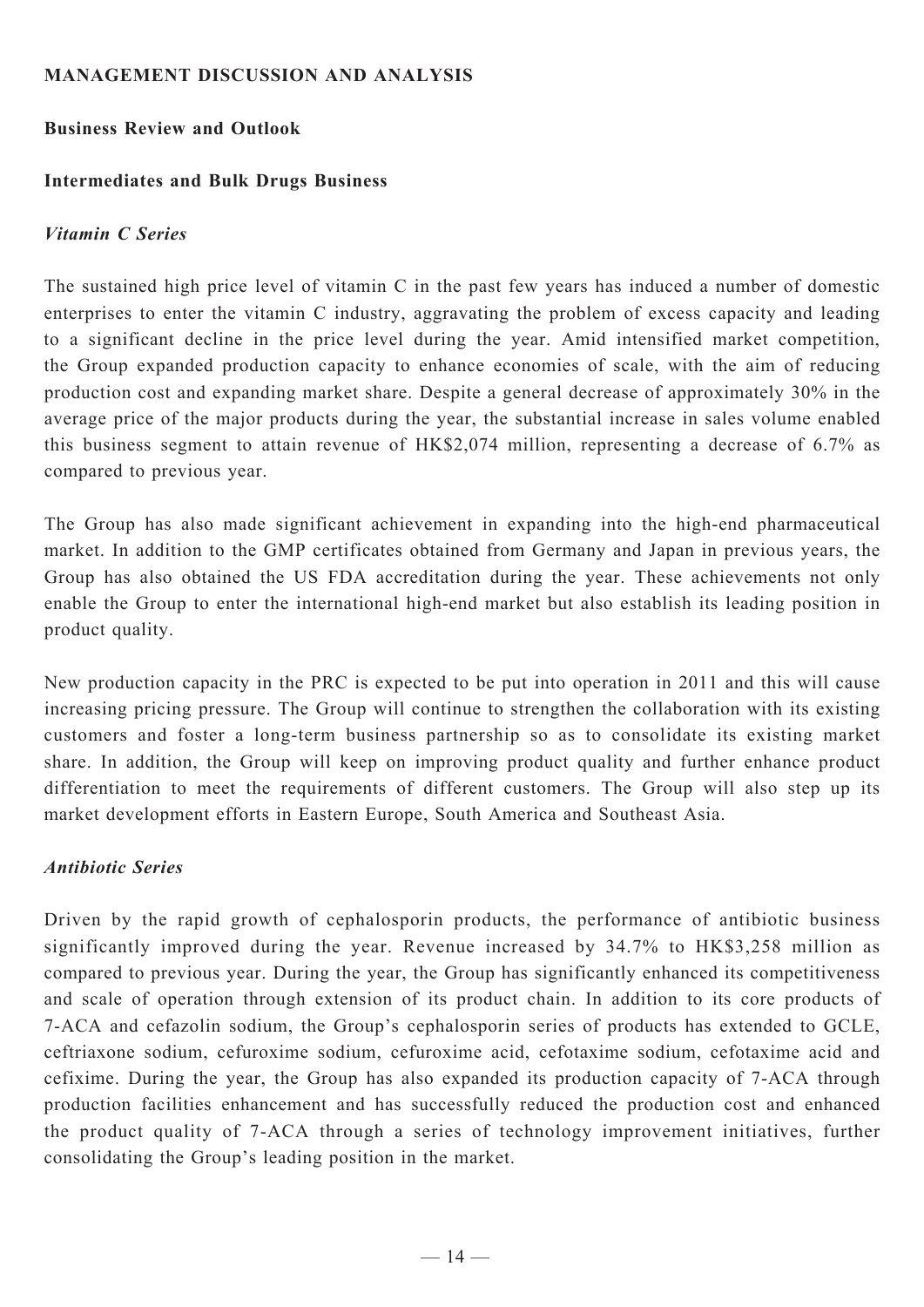With respect to penicillin, certain domestic capacities have been forced out of the market amid severe competition, making possible a slight rebound in product price during the year. While successfully maintaining its market share, the Group also strived to improve its technology and product quality. Apart from obtaining the GMP certificate from Germany and registration certificate from Russia for its bulk amoxicillin, the Group has also made significant achievement in the development of production technology. The synthetic technology for making amoxicillin can be changed successfully by using enzyme process instead of chemical process, and the Group has also successfully developed its own high-activity enzyme.

It is expected that the operating environment in 2011 will remain stable, except that the price of 7-ACA will be under pressure due to the increased domestic capacity. The Group will continue to upgrade its production technology, leverage on its current advantages in scale and cost, and flexibly adjust the production of upstream and downstream products, with the aim of achieving full capacity production and sales.

### **Finished Drugs Business**

The finished drugs business continued to grow in 2010. Revenue increased by 4.0% to HK\$2,276 million as compared to previous year. The revenue of antibiotics, health supplements, cardiocerebrovascular drugs and Chinese medicine injections products amounted to HK\$1,812 million, HK\$66 million, HK\$48 million and HK\$88 million, accounting for 79.6%, 2.9%, 2.1% and 3.9% of the revenue of this business respectively. The overall gross profit margin remained stable, whereas the operating profit rose to HK\$176.0 million.

During the year, the Group has devoted its efforts to market development and has set up specialized sales force for tapping end-user market in county hospitals, township health centers and community healthcare service centers. These efforts have met with certain success in enlarging the market coverage. With the commencement of the drugs tenders, market competition further intensified and product prices in general decreased, affecting the growth in revenue of this business. However, sales of new products were satisfactory, in particular the sales revenue of meropenem injections rose by 76% as compared to previous year.

In 2011, a new round of drugs tenders will begin in various provinces and more weight will be placed on the price factor, causing negative impact on profitability. The Group will leverage on its competitive advantages in scale of production, product quality, market reputation, sales network and cost to make its tender and marketing efforts more effective in expanding market share. In addition, the Group will devote its efforts to the market development and technology enhancement of its Chinese medicine injections and therapeutic infusion solution products, making them to become the major growth drivers. On the front of product development, the Group will continue to focus on products with strong market potential and it is expected that several first-to-market products currently under development will be granted production approval in 2012. With effective implementation of these growth strategies, we believe that the finished drugs business will be able to attain higher profitability and achieve the goal of sustainable rapid growth.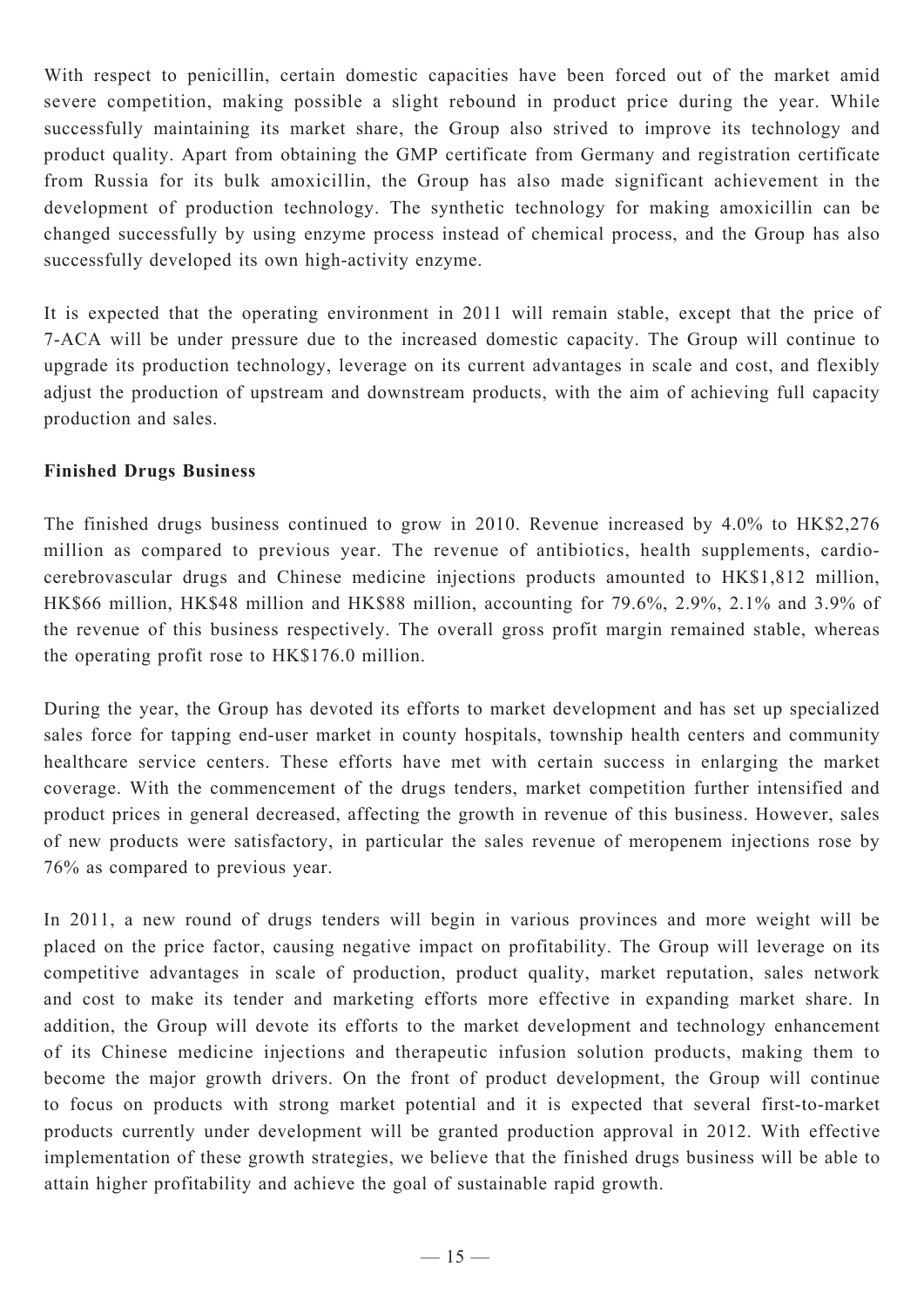# **Financial Review**

# **Liquidity and financial position**

In 2010, the Group's operating activities generated a net cash inflow of HK\$1,007,044,000. Capital expenditure in relation to the addition of production facilities amounted to HK\$791,218,000. The current ratio of the Group improved from 1.5 a year earlier to 1.8 as at 31 December 2010. Debtor turnover period (ratio of the total balance of trade and bills receivables to sales, inclusive of value added tax for sales in the PRC) increased from 73 days in 2009 to 80 days in the current year. Inventory turnover period (ratio of inventory balance to cost of sales) also slightly increased from 75 days in 2009 to 80 days.

The Group's financial position remained strong. As at 31 December 2010, bank balances and cash amounted to HK\$1,141,736,000 and total borrowings amounted to HK\$1,529,517,000. Out of the total borrowings, HK\$323,282,000 will be repayable within one year and the remaining HK\$1,206,235,000 repayable between two to four years. Net gearing ratio (calculated on the basis of the Group's total borrowings net of bank balances and cash over shareholders' equity) increased from previous year's 2.0% to 6.8%.

42% of the Group's borrowings are denominated in Hong Kong dollars and the remaining 58% in Renminbi. The Group's revenue is mainly either in Renminbi or in US dollars. The Group believes that its exposure to foreign currency risks is not significant, but we will monitor closely the currency movement.

# **Pledge of assets**

As at 31 December 2010, bank deposits of HK\$41,930,000 (2009: HK\$50,637,000) were pledged to banks to secure short-term banking facilities.

# **Contingent liabilities**

As disclosed in the press announcement of the Company dated 22 February 2005, the Company and one of its subsidiaries were named as, among others, defendants in a number of antitrust complaints filed in the United States. Up to the date of this announcement, four antitrust complaints have been served on the Company and three antitrust complaints have been served on the subsidiary.

The directors and management of the Company intend to contest the claims set out in the antitrust complaints vigorously. The Group has appointed legal advisers to advise them in the legal proceedings and the outcome of the antitrust complaints cannot be reliably estimated with reasonable certainty at this stage.

Further information on the antitrust complaints is set out in the notes to the accounts in the 2010 Annual Report.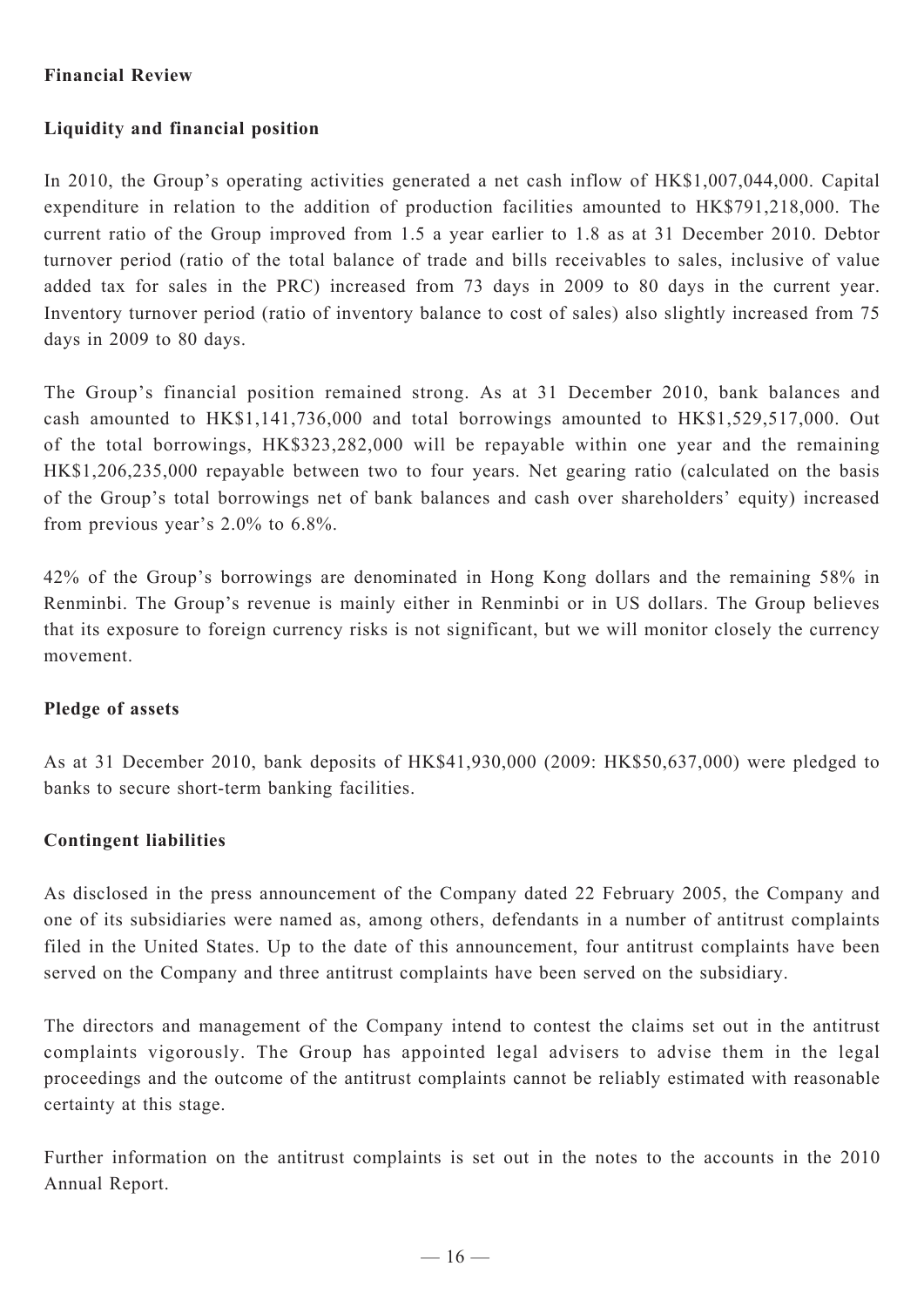## **Employees**

At the end of the reporting period, the Group had about 10,687 employees. The majority of them are employed in the PRC. The Group will continue to offer competitive remuneration packages, discretionary share options and bonuses to staff based on the performance of the Group and the individual employee.

#### **CORPORATE GOVERNANCE**

The Company has complied with all the code provisions in the Code on Corporate Governance Practices (the "Code") contained in Appendix 14 of the Listing Rules throughout the year ended 31 December 2010 with deviation from code provision A.2.1 as set out below.

Code provision A.2.1 of the Code stipulates that the roles of chairman and chief executive officer should be separate and should not be performed by the same individual. Mr. Cai Dongchen, the Company's Chairman, has also assumed the role as the chief executive officer of the Company. The Company believes that vesting both roles in Mr. Cai will allow for more effective planning and execution of business strategies. As all major decisions are made in consultation with members of the Board, the Company believes that there is adequate balance of power and authority in place.

# **REVIEW OF ANNUAL RESULTS**

The Audit Committee of the Company has reviewed the Group's annual results for the year ended 31 December 2010 in conjunction with the external auditor.

#### **CLOSURE OF REGISTER OF MEMBERS**

The register of members of the Company will be closed from Monday, 23 May 2011 to Friday, 27 May 2011, both dates inclusive, during which period no transfer of shares will be effected. In order to qualify for the proposed final dividend, all transfer forms accompanied by the relevant share certificates must be lodged with the Company's share registrar, Tricor Secretaries Limited, at 26th Floor, Tesbury Centre, 28 Queen's Road East, Hong Kong, for registration not later than 4:30 p.m. on Friday, 20 May 2011.

#### **PURCHASE, SALE OR REDEMPTION OF THE COMPANY'S LISTED SECURITIES**

During the year, neither the Company nor any of its subsidiaries had purchased, sold or redeemed any of the listed securities of the Company.

> By order of the Board **China Pharmaceutical Group Limited Cai Dongchen** *Chairman*